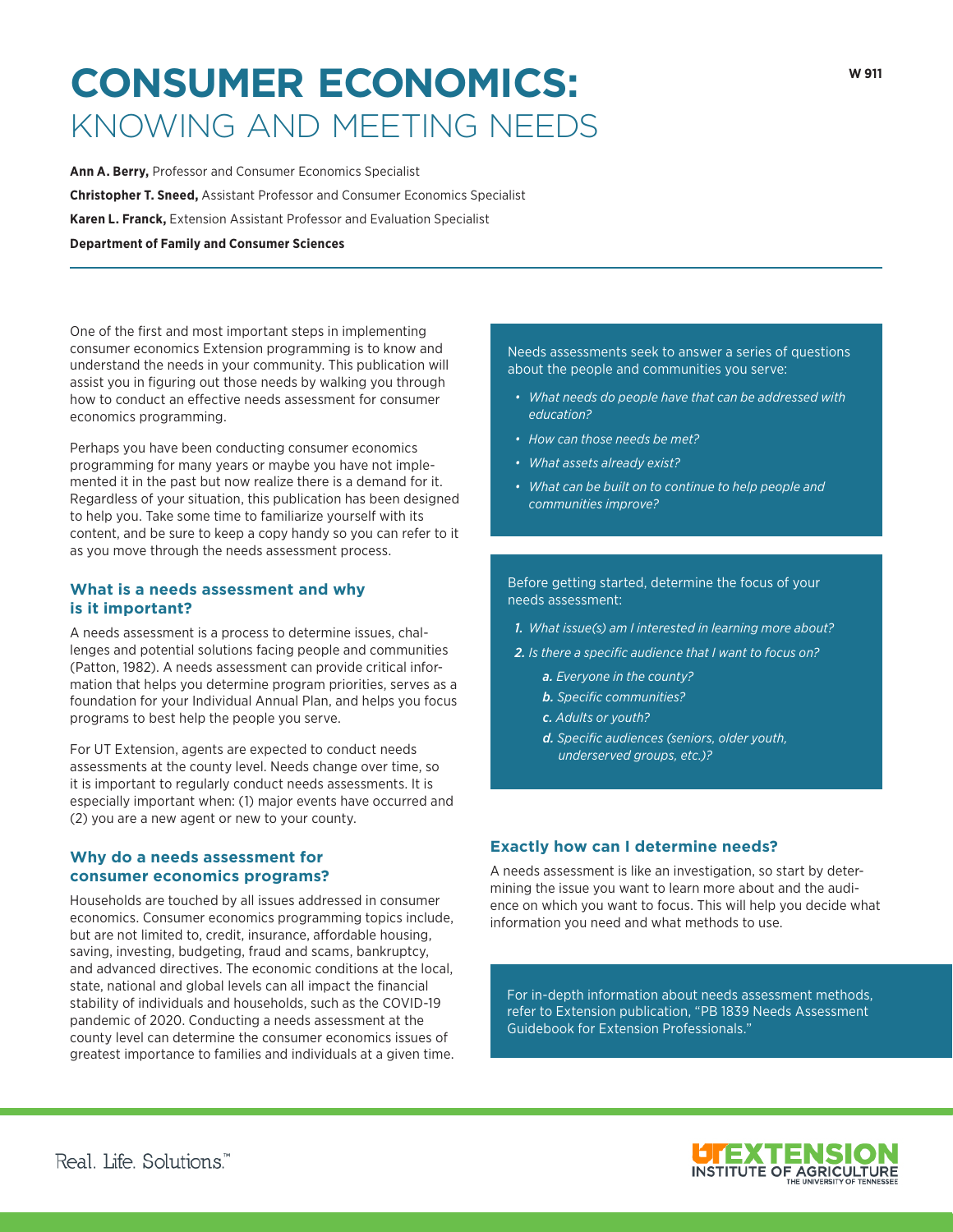## **How can I collect data for my needs assessment?**

Start by reviewing existing data related to your issue, which will help you determine what information you still need to collect and what methods would be most helpful. A list of secondary data sources can be found at the end of this section.

As you look for existing data, keep these tips in mind:

- *1. Use reliable sources of data (such as the U.S. government, Tennessee government or universities).*
- *2. Focus on data specific to your county.*
- *3. Make sure data is recent (within five years if possible).*
- *4. Look at trends Ask yourself, "How has this issue changed over the past five years?"*

After you have completed the data review, it is time to identify the gaps. What information do you still need to know? To identify the gaps and answer this question, you might choose to conduct any of the following:

#### *Surveys*

Surveys are a good option for community members. You can survey large groups of people using either paper or online surveys.



Tips for successful surveys:

- *1. Keep surveys short 10 to 15 questions is ideal.*
- *2. Keep questions short 20 words or fewer if possible.*
- *3. Only ask questions that are relevant to the topic.*
- *4. Put the most important questions at the beginning.*
- *5. Survey people who know about the issue.*

### *Key Informant Interviews*

Key informant interviews are a good option for getting details about consumer economics topics from community and business leaders. Interviews provide important context to data and statistics. Interviewees could include advisory board members, financial industry professionals, government leaders and leaders of nonprofit organizations.



Steps for successful interviews:

- *1. Make a list of about 10 questions pertinent to the issue.*
- *2. Practice before you start interviewing. Revise any questions that are awkward.*
- *3. Schedule about 20 minutes for the interview.*
- *4. Ask the most important questions near the beginning.*
- *5. Take notes.*
- *6. Ask for clarification if you do not understand something.*
- *7. Shortly after the interview, review your notes and reflect on the interview. Identify the key findings.*

#### *Focus Groups*

Like interviews, focus groups help provide context and more in-depth understanding of an issue. The group format allows participants to hear other opinions about a topic and add either their support or the reason they feel differently. Focus groups are most helpful when you want feedback on a complex consumer economics topic.



Steps for successful focus groups:

- *1. Make a list of about five open-ended questions pertinent to the issue.*
- *2. Invite five to seven people with knowledge about a topic. Make sure that the participants have knowledge about the issue.*
- *3. Schedule an hour for the focus group. Start and stop on time.*
- *4. Take notes.*
- *5. Ask for clarification if you do not understand something.*
- *6. Review your notes and reflect about the focus group. Identify the key findings.*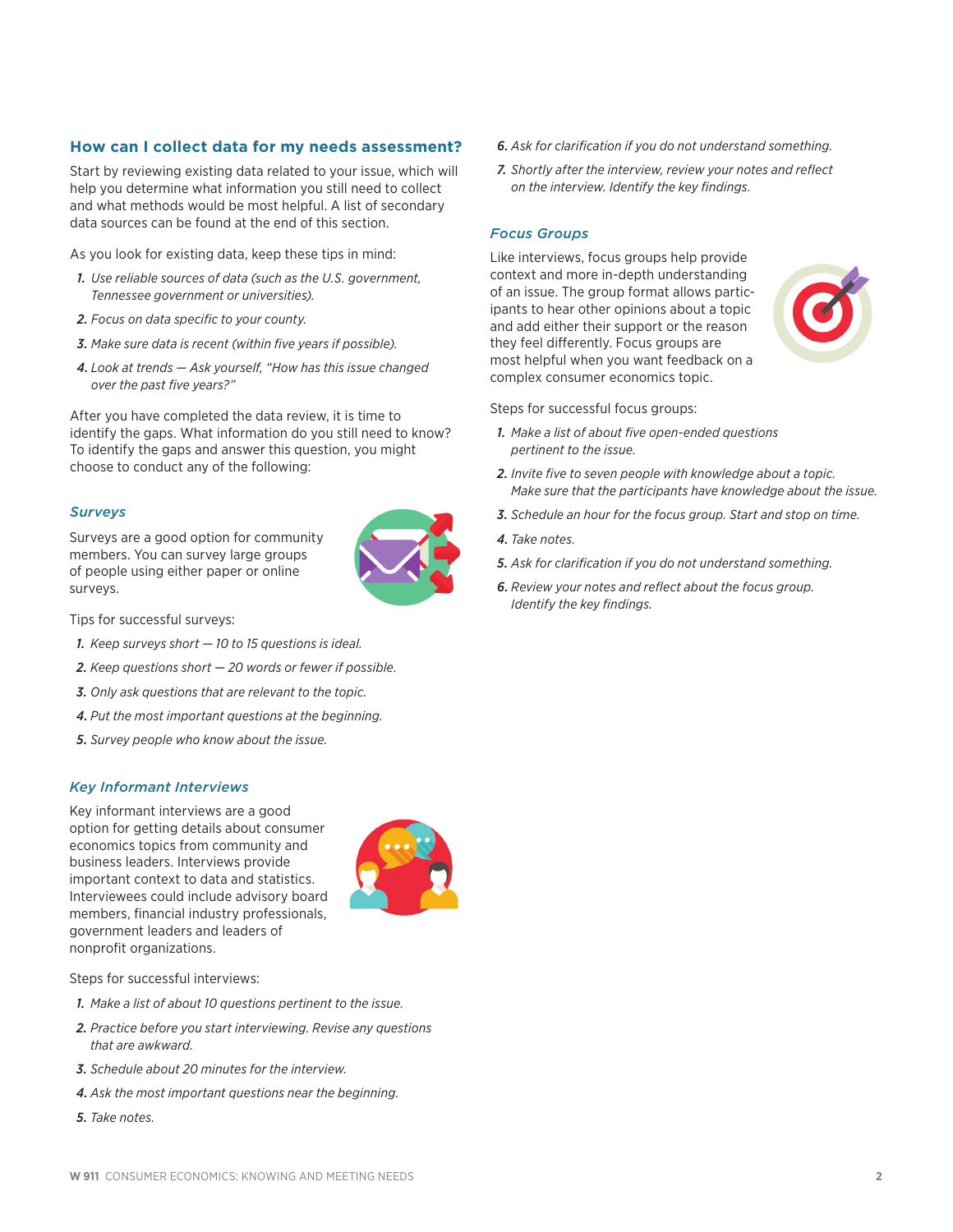## Secondary Data Analysis

Consulting secondary data sources can inform you of the overall economic indicators and issues that impact consumers and their finances. The table on this page lists some secondary data sources that you may find useful as you assess consumer economics needs.

|                                          | <b>SOURCE</b>                                                                           | <b>DESCRIPTION</b>                                                                                                                                                                                                                                                                                                                         |  |
|------------------------------------------|-----------------------------------------------------------------------------------------|--------------------------------------------------------------------------------------------------------------------------------------------------------------------------------------------------------------------------------------------------------------------------------------------------------------------------------------------|--|
| <b>Bankruptcy</b>                        | <b>United States Courts</b><br>uscourts.gov                                             | At this site, you will find information from and<br>about the judicial branch of the U.S. government.<br>In addition, you will also find bankruptcy filings<br>statistics.                                                                                                                                                                 |  |
| <b>Consumer Financial Marketplace</b>    | <b>CFPB</b><br>consumerfinance.gov                                                      | The Consumer Financial Protection Bureau<br>provides research and information collected<br>about the consumer financial marketplace, such<br>as credit and predatory lending.                                                                                                                                                              |  |
| <b>Consumer Research</b>                 | <b>NEFE</b><br>nefe.org                                                                 | The National Endowment for Financial Educa-<br>tion funds research projects on many financial<br>topics impacting consumers. They also conduct<br>national consumer polls on topics such as how<br>the COVID-19 pandemic stressed family finances.                                                                                         |  |
| <b>Financial Capability</b>              | <b>FINRA</b><br>usfinancialcapability.org                                               | The FINRA Investor Education Foundation offers<br>research on financial capability on a national and<br>state basis.                                                                                                                                                                                                                       |  |
| <b>Housing</b>                           | Freddie Mac<br>freddiemac.com/research                                                  | At this site, you will find original research and<br>analysis on housing trends, the economy and the<br>mortgage market.                                                                                                                                                                                                                   |  |
|                                          | Tennessee Housing Development Agency<br>thda.org/research-planning/research-planning    | This site offers an overview of Tennessee's<br>housing trends: sales price, foreclosure activity,<br>delinguency rates, housing affordability, vacancy<br>rates and mortgage rates.                                                                                                                                                        |  |
| <b>Retirement</b>                        | Employee Benefit Research Institute<br>ebri.org/retirement/retirement-confidence-survey | The Retirement Confidence Survey (RCS),<br>conducted annually by the Employee Benefit<br>Research Institute, gauges the views and<br>attitudes of working-age and retired Ameri-<br>cans regarding retirement, their preparations<br>for retirement, their confidence with regard to<br>various aspects of retirement, and related issues. |  |
| <b>Unemployment</b>                      | <b>US Bureau of Labor Statistics</b><br>bls.gov                                         | This site offers unemployment and employment<br>rates nationally and by state and by county,<br>consumer price index, wages and occupational<br>outlook, among other economic indicators.                                                                                                                                                  |  |
| <b>U.S. Population and Economic Data</b> | <b>US Census Bureau</b><br>census.gov                                                   | The Census Bureau's mission is to serve as the<br>nation's leading provider of quality data about its<br>people and economy. Among the data provided<br>by the census, the following surveys and reports<br>by the bureau provide valuable information.                                                                                    |  |
|                                          | QuickFacts (Tennessee)<br>census.gov/quickfacts/fact/table/TN,US/PST045219              | QuickFacts provides statistics for all states and<br>counties and for cities and towns with a popula-<br>tion of 5,000 or more.                                                                                                                                                                                                            |  |
|                                          | <b>American Community Survey</b><br>census.gov/programs-surveys/acs                     | The American Community Survey provides infor-<br>mation about America's changing population,<br>housing and workforce.                                                                                                                                                                                                                     |  |
|                                          | <b>Economic Census</b><br>census.gov/programs-surveys/economic-census.html              | The Economic Census provides detailed informa-<br>tion on employer businesses, including detailed<br>data by industry, geography and more.                                                                                                                                                                                                 |  |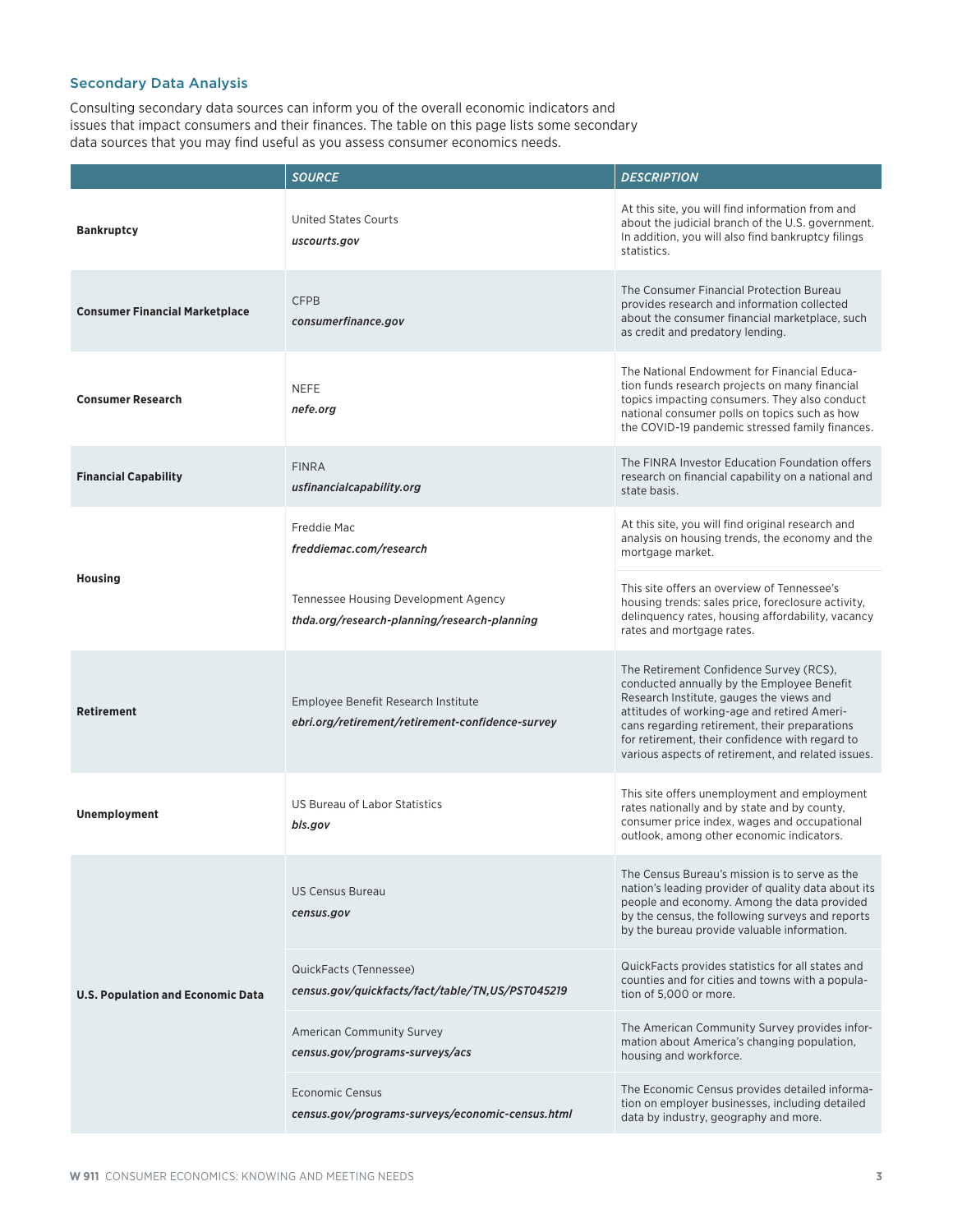## **What questions should I ask?**

This section has been designed to help you think about which questions you might want to ask as part of your needs assessment process. While there are numerous questions you could ask and a variety of ways you could ask them, you will want to focus on those questions that allow you to assess the consumer economics needs in your community that can be solved through education. Also, your needs assessment should focus on questions that will help you determine the best methods to market and deliver the education you will offer.

## Assessing Educational Needs

As previously mentioned, consumer economics encompasses a variety of educational topics. In fact, the number of topics that fall under the umbrella of consumer economics can be overwhelming. To quickly obtain feedback on the importance of a

variety of topics within the consumer economics subject matter, you may wish to use the following question format. This format, which can easily be created in a Word table, allows you to list a variety of consumer economics topics on the left side along with a response scale at the top. The response scale allows those completing your needs assessment to indicate the relative importance of each consumer economics topic.

The table below has a list of consumer economics topics. You can use these topics to help you as you develop a survey question similar to the one below.

| <b>Advanced Directives</b>       | <b>Estate Planning</b> | Investing              | Responding to Creditors          |
|----------------------------------|------------------------|------------------------|----------------------------------|
| Banking                          | Finances in Later Life | Managing SNAP Benefits | <b>Retirement Planning</b>       |
| <b>Consumer Economics Topics</b> | Fraud                  | Medicare               | Savings                          |
| Consumer Rights                  | Goal Setting           | Money Management       | Social Security                  |
| Credit                           | Health Insurance       | On My Own              | Taxes                            |
| <b>Decision Making</b>           | Homeownership/Renting  | Powers of Attorney     | <b>Youth Financial Education</b> |
| Disaster Preparation/Recovery    | <b>Identity Theft</b>  | Predatory Lending      |                                  |
| Employment                       | Insurance              | Record Keeping         |                                  |

The table below contains a list of topics typically addressed through Consumer Economics programming. Think about your county and select the importance of each topic.

|                                        | Very Important | Important | Neither Important<br>or Unimportant | Unimportant | Very Unimportant |
|----------------------------------------|----------------|-----------|-------------------------------------|-------------|------------------|
| <b>Advanced Directives</b>             |                |           |                                     |             |                  |
| Banking                                |                |           |                                     |             |                  |
| <b>Bankruptcy Education/Counseling</b> |                |           |                                     |             |                  |
| <b>Budgeting</b>                       |                |           |                                     |             |                  |
| <b>Decision Making</b>                 |                |           |                                     |             |                  |
|                                        |                |           |                                     |             |                  |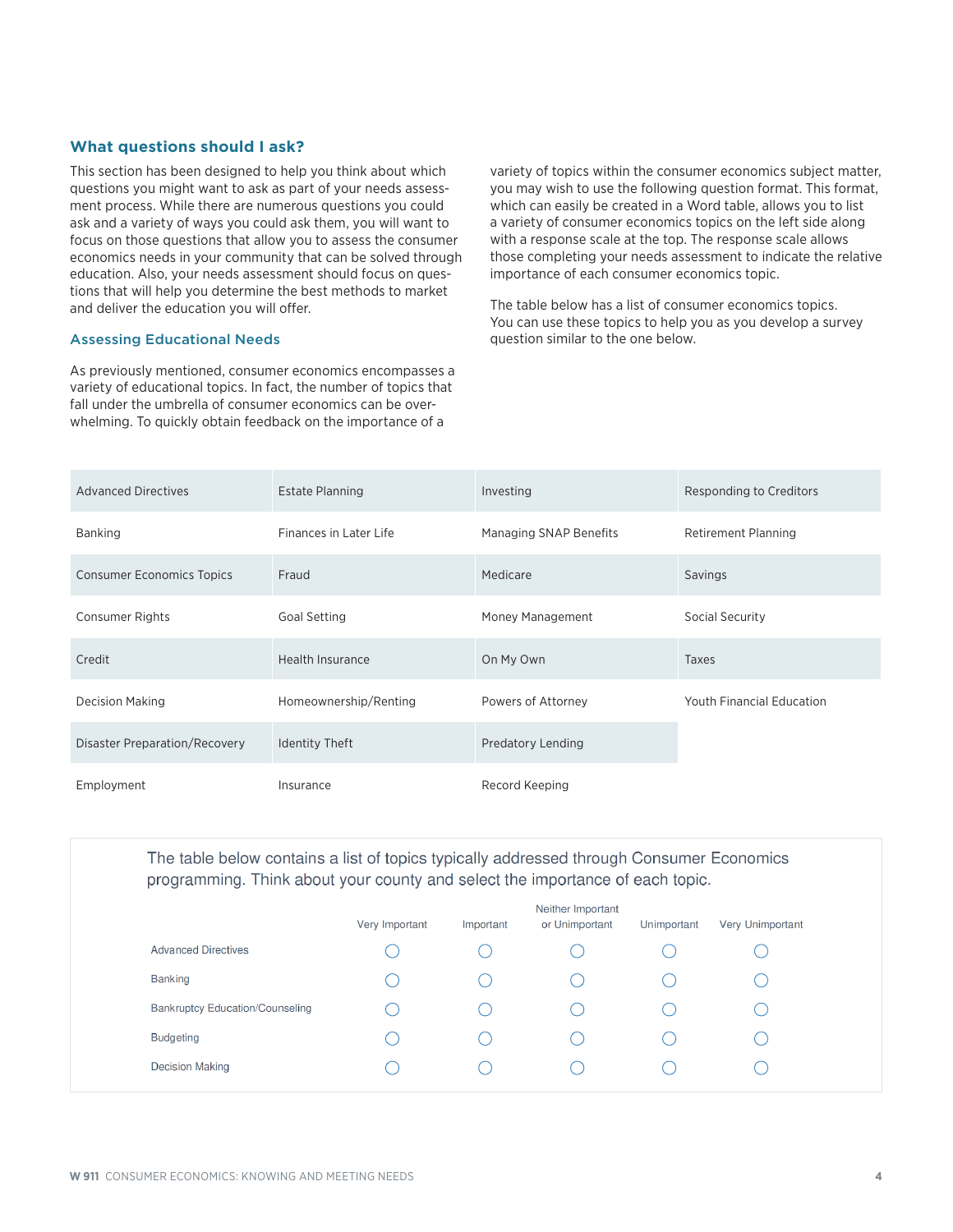Other questions you may want to include on your consumer needs assessment include:

## *Assessing Marketing Needs*

One of the first steps to developing a successful plan for marketing your consumer economics programming is to simply ask. Asking individuals their preferred means of communication and communication channels will allow you to communicate with them more effectively and efficiently. Marketing questions to consider as part of your needs assessment include:

What sources do you frequently use for financial information? (Check all that apply.)

| Banks                                                               |
|---------------------------------------------------------------------|
| Credit Unions                                                       |
| Friends                                                             |
| Family                                                              |
| Faith-based Organizations                                           |
| Non-profit Organizations                                            |
| Work                                                                |
| Other                                                               |
|                                                                     |
| How do you typically get information related to money and finances? |
| Internet                                                            |
| Magazines                                                           |
| Newspaper                                                           |
| Radio                                                               |

- Social Media
- Television
- $\Box$  Other

## *Assessing Educational Delivery*

Individuals will differ in the ways that they prefer to learn about money and other consumer economics topics. Use your needs assessment process as a time to find out how individuals in your community prefer to learn. A sample question dealing with educational delivery follows.

How do you like to learn about money?

- Group Instruction
- Individual Instruction
- Reading Articles
- Hands-on Activities
- $\Box$  Other

## **What do I do when the needs are beyond my scope?**

Our role as Extension educators is to serve as a source of non-biased, research-based education. This includes providing individuals with the education they need to make informed decisions about their finances.

Sometimes, individuals may raise specific financial questions, ask you for specific investment advice, or need assistance beyond the bounds of financial education. When these cases arise, it is important to refer participants to outside agencies and financial industry professionals who can best address these types of questions. Knowing when to refer to professionals for personalized financial help is paramount in your role as an Extension educator.

Below you will find information for referral sources including the types of individuals who hold professional certifications.

Accredited Financial Counselors (AFC) can educate individuals on sound financial principles, assist with overcoming financial indebtedness, guide clients in reaching money goals, and help and support clients as they work through financial challenges and opportunities. AFCs must pass two examinations, one in personal finance and one in financial counseling, and subscribe to the AFC code of ethics.

Certified Financial Planner (CFP) is probably the best-known certification in the field of financial planning and financial education. CFP licensees have to complete study and pass examinations in risk management, investments, tax planning, retirement planning and estate planning. They must also have a minimum level of three years' work experience, continue to update their knowledge in the field, and adhere to a prescribed code of ethics. CFP licensees are certified by the Certified Financial Planner Board of Standards, Inc.

Credit Counselors. Credit counseling agencies can help individuals who are having challenges following a budget, working out a repayment plan with creditors or keeping track of mounting bills. Many credit counseling agencies are nonprofit and work with individuals to solve their unique financial problems. Reputable credit counseling agencies often offer free education materials and workshops.

Personal Financial Specialist (PFS) designations are obtained by some certified public accountants (CPAs). Additional specialized education is needed and other requirements established by the American Institute of CPAs must be met. CPAs with the PFS designation provide a broad range of personal financial services, which may include investment advice.